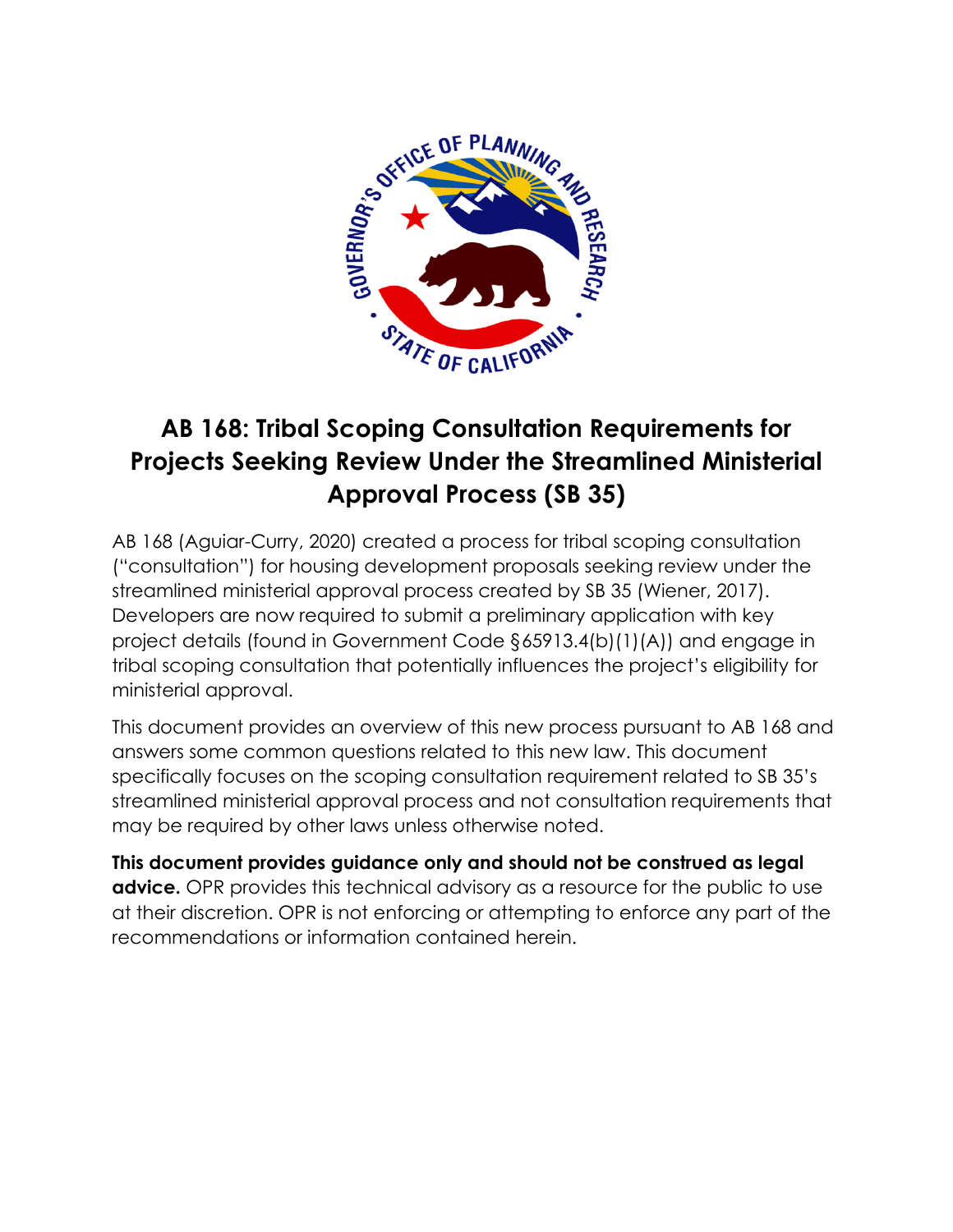#### **When does AB 168 take effect?**

Immediately. AB 168 contained an urgency clause, which means that the bill took effect on **September 25, 2020**, when the Governor signed the bill. This law does not apply to any projects that obtained ministerial approval under SB 35 by the local government prior to this date (Government Code §65913.4(b)(8)).

The Governor's Office of Planning and Research (OPR) advises that projects with pending applications under review should engage in this tribal consultation to ensure compliance with the requirements of AB 168.

#### **What information must be included in a preliminary application?**

Before submitting an application for SB 35 approval, development proponents must now submit a notice of intent to submit an application, which includes a preliminary application. The preliminary application and its requirements are described in existing statute (Government Code §65941.1); it is also the same preliminary application referenced in SB 330 (Statutes of 2019).

The California Department of Housing and Community Development (HCD) has developed a standardized form that applicants for housing development projects may use for the purpose of satisfying the requirements for submittal of a preliminary application if a local agency has not developed its own application form. The form and more information on the SB 330 preliminary application can be found at [https://www.hcd.ca.gov/community-development/accountability](https://www.hcd.ca.gov/community-development/accountability-enforcement/statutory-determinations.shtml)[enforcement/statutory-determinations.shtml](https://www.hcd.ca.gov/community-development/accountability-enforcement/statutory-determinations.shtml)

A preliminary application must include all of the following information:

- 1. The project's location, including the parcel number, a legal description, and address, as applicable
- 2. The existing uses of the site and the identification of major physical alterations to the property
- 3. A site plan showing the location of the property; as well as the massing, height, approximate square footage, and elevations showing design, color, and material of each building to be occupied
- 4. The proposed land uses by number of units and square feet of residential and nonresidential development using the applicable categories in the applicable zoning ordinance
- 5. The proposed number of parking spaces
- 6. Any proposed point sources of air or water pollutants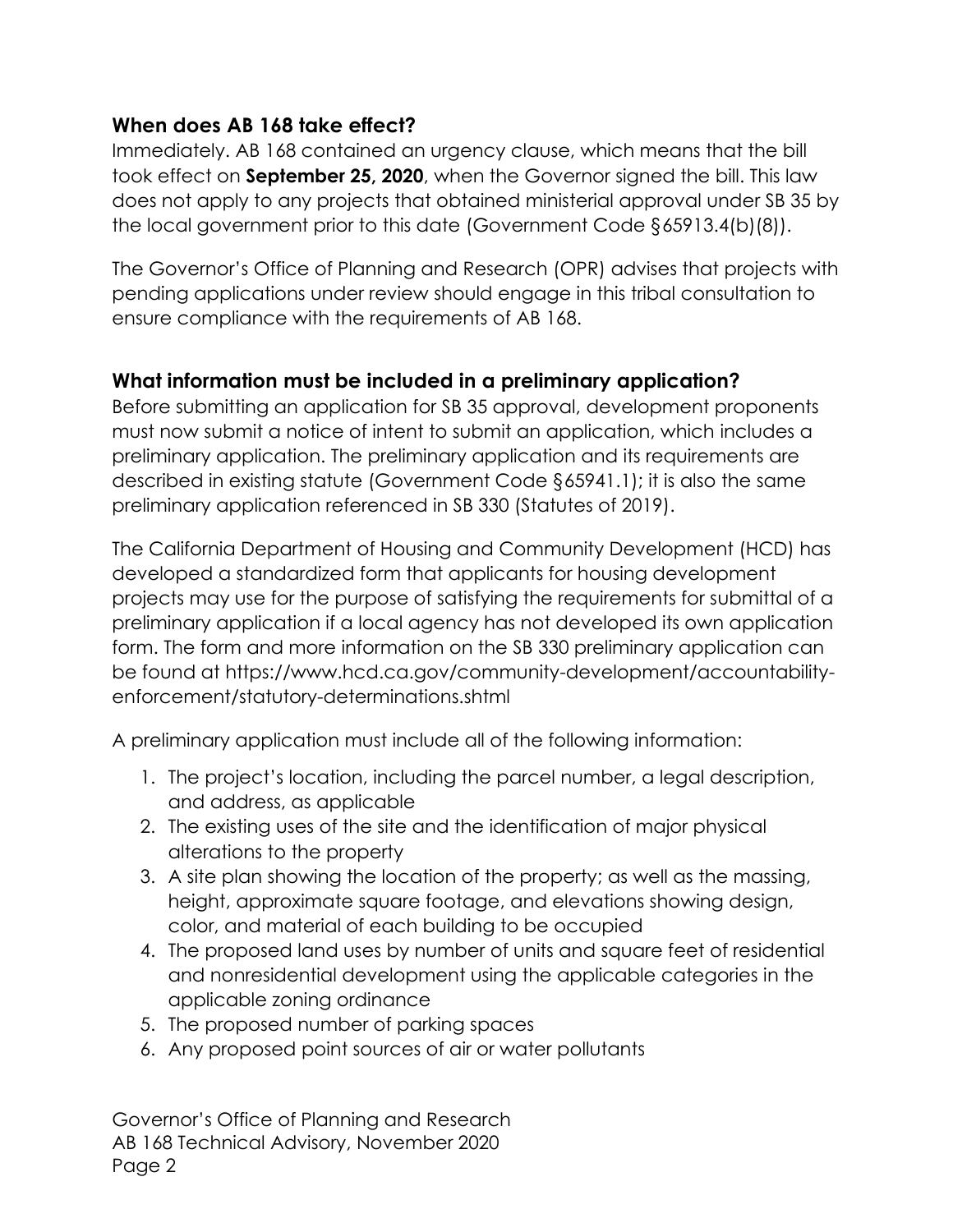- 7. Any species of special concern known to occur on the property
- 8. Whether a portion of the property is located within any of the following:
	- a. A very high wildfire hazard severity zone, as determined by the Department of Forestry and Fire Protection pursuant to Government Code Section 51178
	- b. Wetlands, as defined in the United States Fish and Wildlife Service Manual, Part 660 FW 2 (June 21, 1993)
	- c. A hazardous waste site listed pursuant to Government Code Section 65962.5 or a hazardous waste site designated by the Department of Toxic Substances Control pursuant to Health and Safety Code Section 25356
	- d. A special flood hazard area subject to inundation by the 1 percent annual chance flood (100-year flood) as determined by the Federal Emergency Management Agency in any official maps published by the Federal Emergency Management Agency
	- e. A delineated earthquake fault zone as determined by the State Geologist in any official maps published by the State Geologist, unless the development complies with applicable seismic protection building code standards adopted by the California Building Standards Commission under the California Building Standards Law (Part 2.5 (commencing with Section 18901) of Division 13 of the Health and Safety Code), and by any local building department under Chapter 12.2 (commencing with Section 8875) of Division 1 of Title 2
	- f. A stream or other resource that may be subject to a streambed alteration agreement pursuant to Chapter 6 (commencing with Section 1600) of Division 2 of the Fish and Game Code
- 9. Any historic or cultural resources known to exist on the property
- 10. The number of proposed below market rate units and their affordability levels
- 11. The number of bonus units and any incentives, concessions, waivers, or parking reductions pursuant to Density Bonus Law (Government Code Section 65915)
- 12.Whether any approvals under the Subdivision Map Act (Division 2 of Title 7 (commencing with Section 66410) of the Government Code), including, but not limited to, a parcel map, tentative map, or condominium map, are being requested
- 13. The applicant's contact information, and, if the applicant does not own the property, the property owner's consent to submit the application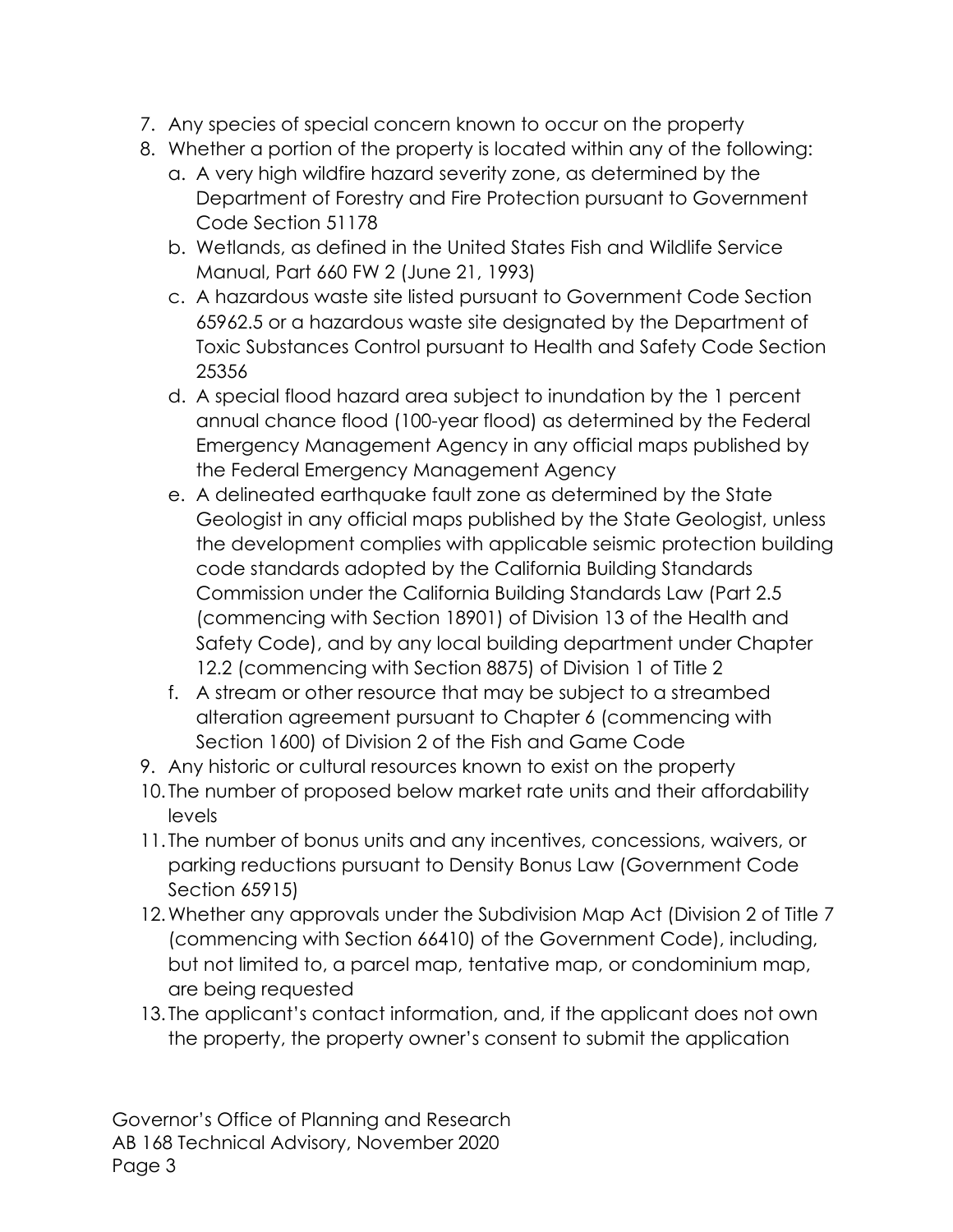- 14. For a housing development proposed to be located within the coastal zone, whether any portion of the property contains any of the following:
	- a. Wetlands, as defined by subdivision (b) of Section 13577 of Title 14 of the California Code of Regulations
	- b. Environmentally sensitive habitat areas, as defined by Public Resources Code Section 13577
	- c. A tsunami run-up zone
	- d. Use of the site for public access to or along the coast
- 15. The number of existing residential units on the project site that will be demolished and whether each unit is occupied or unoccupied
- 16.A site map showing a stream or other resource that may be subject to a streambed alteration agreement pursuant to Chapter 6 (commencing with Section 1600) of Division 2 of the Fish and Game Code and an aerial site photograph showing existing site conditions of environmental site features that would be subject to regulations by a public agency, including creeks and wetlands
- 17. The location of any recorded public easement, such as easements for storm drains, water lines, and other public rights of way

### **How are Tribes identified for scoping consultation?**

Upon receipt of a development proponent's preliminary application, the local government must "engage in … consultation regarding the proposed development with any California Native American Tribe that is traditionally and culturally affiliated with the geographic area, as described in Section 21080.3.1 of the Public Resources Code" and "contact the Native American Heritage Commission for assistance in identifying any California Native American Tribe" (Government Code §65913.4(b)(1)(A)(ii)).

#### **What is the timeline for consultation?**

The statute adopts a 30-30-30 timeline. Within **30 calendar days** of receiving the developer's preliminary application, the local government must provide formal notice for each Tribe traditionally and culturally affiliated with the geographic area of the project site (Government Code §65913.4(b)(1)(A)(ii)). The formal notice must include the location and a description of the proposed development, and an invitation to engage in scoping consultation (Government Code §65913.4(b)(1)(A)(iii)(I)(ia-ic)).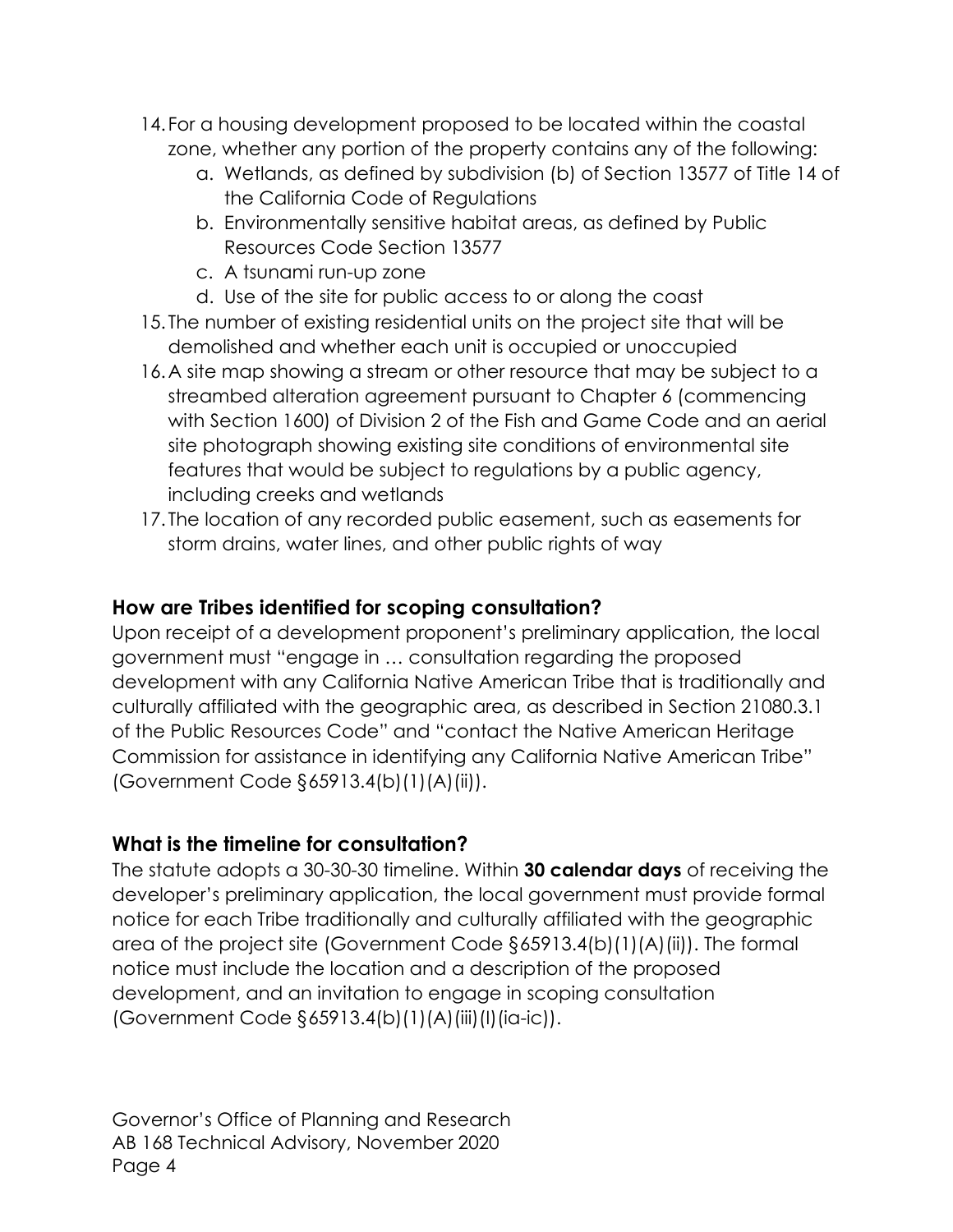Each Tribe that receives this notice has **30 calendar days** to accept the invitation to engage in consultation (Government Code §65913.4(b)(1)(A)(iii)(II)).

The local government must initiate consultation within **30 calendar days** of a Tribe's acceptance of the invitation to engage in consultation (Government Code  $\S 65913.4(b)(1)(A)(iii)(III)$ .

#### **Who participates in the consultation?**

The local government and any California Native American Tribe that is traditionally or culturally affiliated with the geographic area of the project site may participate in the consultation. In cases where more than one Tribe participates in consultation, the local government must grant separate consultation with a Tribe if individual consultation is requested (Government Code §65913.4(b)(1)(C)).

The development proponent and its consultants may participate in consultation if they agree to respect the principles established in AB 168, engage in good faith, and the Tribe approves of the proponent's participation. **The Tribe may revoke this approval at any time during the consultation process** (Government Code  $\S 65913.4(b)(1)(C)$ .

AB 168 requires that consultation must recognize that California Native American Tribes traditionally and culturally affiliated with a geographic area have knowledge and expertise concerning the resources at issue, and shall take into account the cultural significance of the resource to the Tribe (Government Code §65913.4(b)(1)(B)).

#### **What confidentiality requirements apply to the consultation process?**

Consultation must comply with the confidentiality requirements established in Government Code Section 6254(r), Government Code Section 6254.10, Public Resources Code Section 21082.3(c), and California Code of Regulations, Title 14, Section 15120(d). Additionally, the Tribe may adopt any additional confidentiality requirements applicable to the consultation (Government Code  $§65913.4(b)(1)(D)).$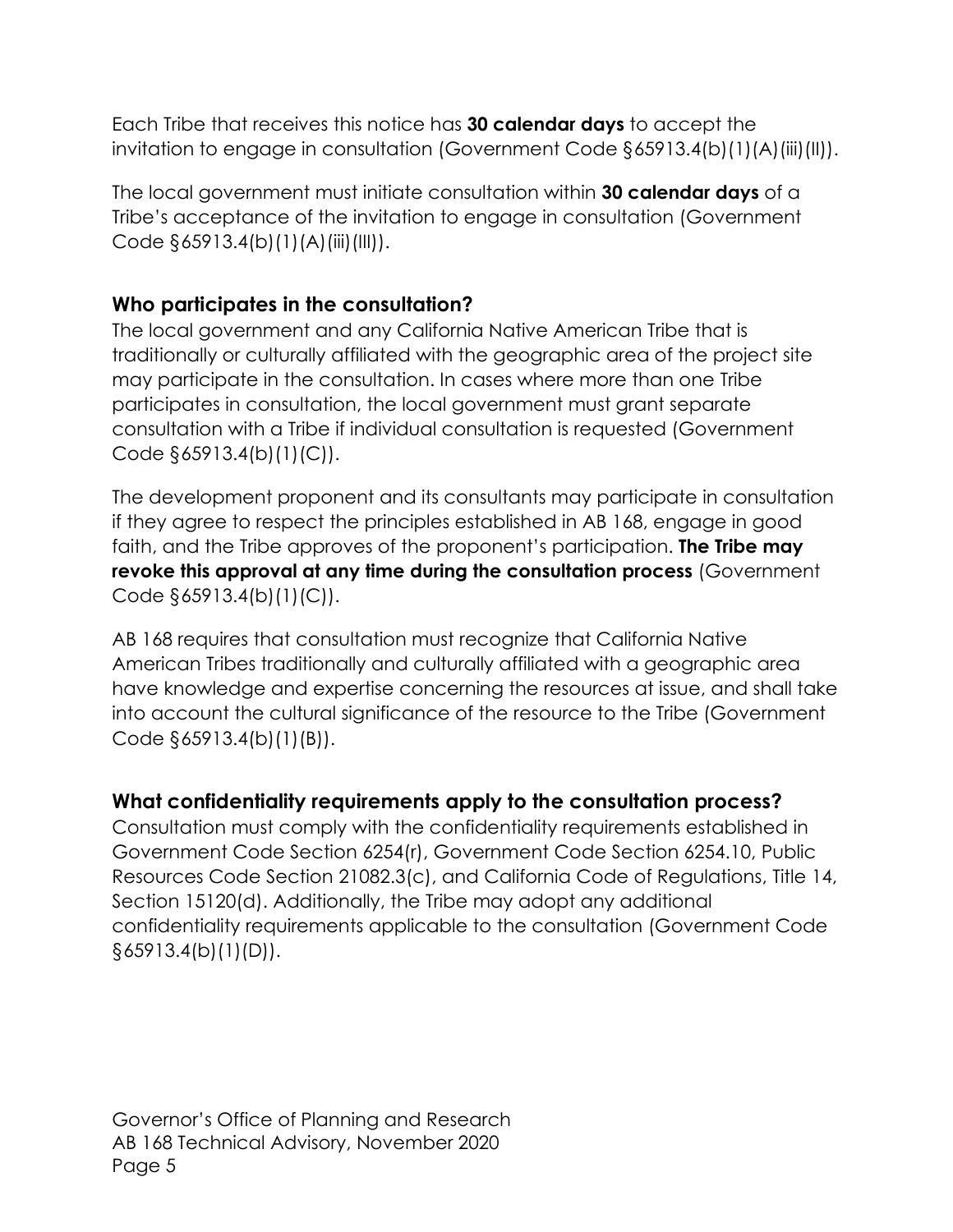## **Does the California Environmental Quality Act (CEQA) apply to the consultation process?**

No, the tribal consultation required pursuant to AB 168 is not considered a project under CEQA (Government Code §65913.4(b)(1)(E)).

#### **When does tribal consultation conclude?**

Tribal consultation concludes either 1) upon documentation of an enforceable agreement regarding the treatment of tribal resources at the project site (Government Code  $\S 65913.4(b)(2)(D)(i)$ ), or 2) one or more parties to the consultation, **acting in good faith and after a reasonable effort**, conclude that a mutual agreement cannot be achieved (Government Code  $\S 65913.4(b)(2)(D)(ii)$ .

## **What are the potential outcomes of the tribal consultation?**

If the parties participating in tribal consultation determine that there is no potential impact to tribal cultural resources resulting from the project, then the development proponent may submit an application for ministerial approval pursuant to SB 35 (Government Code §65913.4(b)(2)(A)).

If the tribal consultation identifies a potential impact to tribal cultural resources resulting from the project, then the parties must document an enforceable agreement regarding the methods, measures, and conditions for treatment of tribal cultural resources. **This agreement must be a condition of approval** for the project application for SB 35 approval (Government Code §65913.4(b)(2)(B)).

If the parties are unable to reach an enforceable agreement regarding treatment of tribal cultural resources that may be present on the project site, then the development proponent is ineligible for ministerial approval under SB 35 (Government Code §65913.4(b)(2)(C)).

## **What is now required for a project to qualify for SB 35 ministerial approval?**

A project is **eligible** for the ministerial approval established under SB 35 if **any** of the following conditions apply:

1. A Tribe that received notice of the developer's submission of a preapplication did not respond to the invitation to engage in consultation within 30 days (Government Code §65913.4(b)(3)(A));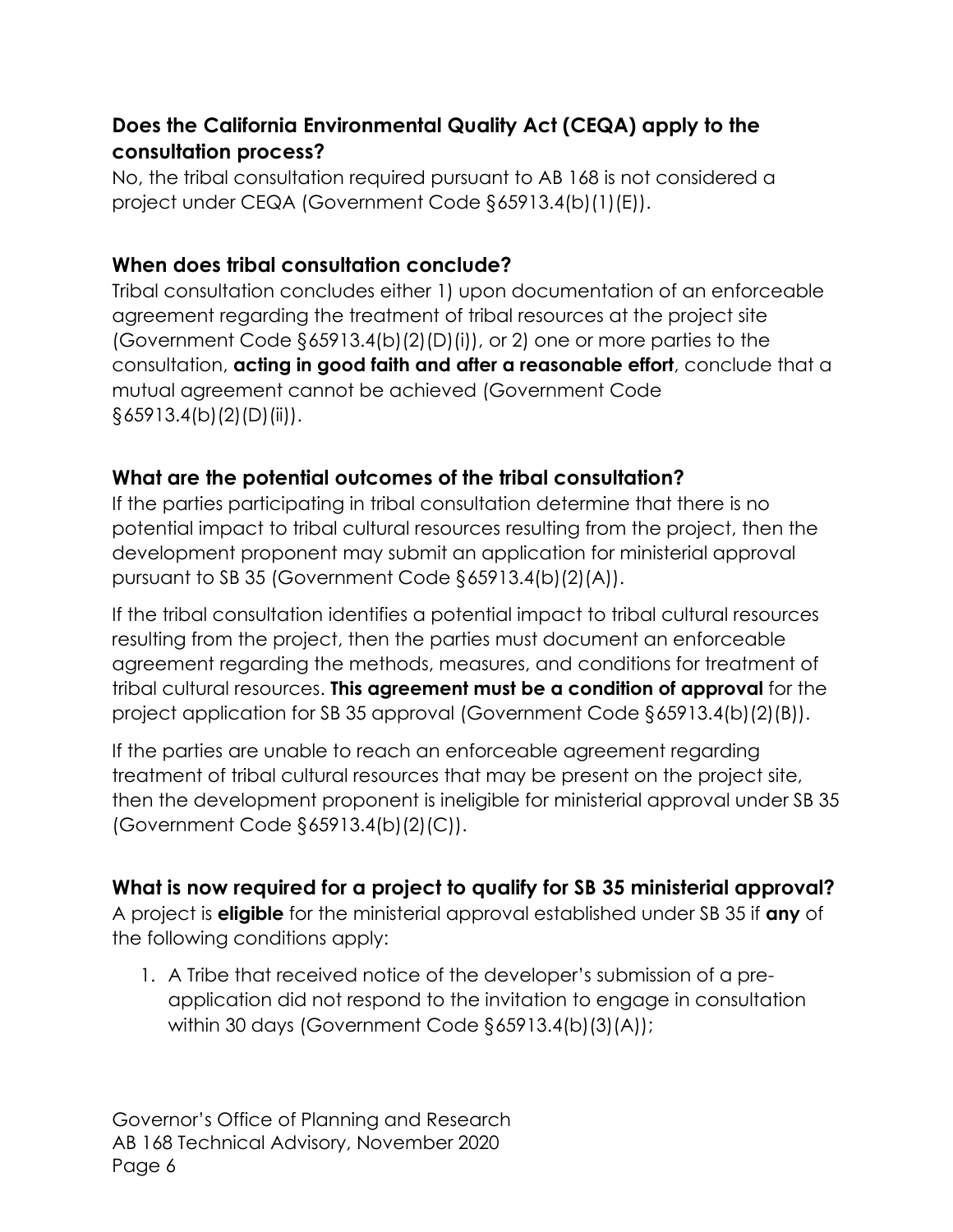- 2. A Tribe accepted an invitation to engage in tribal consultation but failed to engage after repeated attempts by the local government to initiate consultation (Government Code §65913.4(b)(3)(B));
- 3. The consultation concluded that there is no potential harm to tribal cultural resources resulting from the project (Government Code §65913.4(b)(3)(C)); OR
- 4. The consultation identified potential impacts to tribal cultural resources, and the parties committed to a documented, enforceable agreement regarding the treatment of potential resources (Government Code §65913.4(b)(3)(D))

### **Pursuant to AB 168, what might disqualify a project from ministerial approval under SB 35?**

A project would be **ineligible** for ministerial approval pursuant to SB 35 if **any** of the following conditions apply:

- 1. The project site contains a tribal cultural resource that is listed on a national, tribal, state, or local historic register (Government Code §65913.4(b)(4)(A));
- 2. The parties to scoping consultation do not agree on whether the project will impact tribal cultural resources (Government Code §65913.4(b)(4)(B)); OR
- 3. A potential tribal cultural resource would be affected by the proposed project, and the parties to scoping consultation were unable to document an enforceable agreement regarding the treatment of potential tribal resources (Government Code §65913.4(b)(4)(C))

## **What documentation is required upon conclusion of the tribal consultation?**

If the consultation concludes that the project would not affect potential tribal cultural resources, **no further documentation is required** and the development proponent may proceed with submission of its application for ministerial approval under SB 35 (Government Code §65913.4(b)(2)(A)).

If the consultation results in documentation of an enforceable agreement regarding the treatment of potential tribal resources, that **agreement must be attached** to the local government's approval of the application for SB 35 ministerial approval (Government Code §65913.4(b)(20(B)).